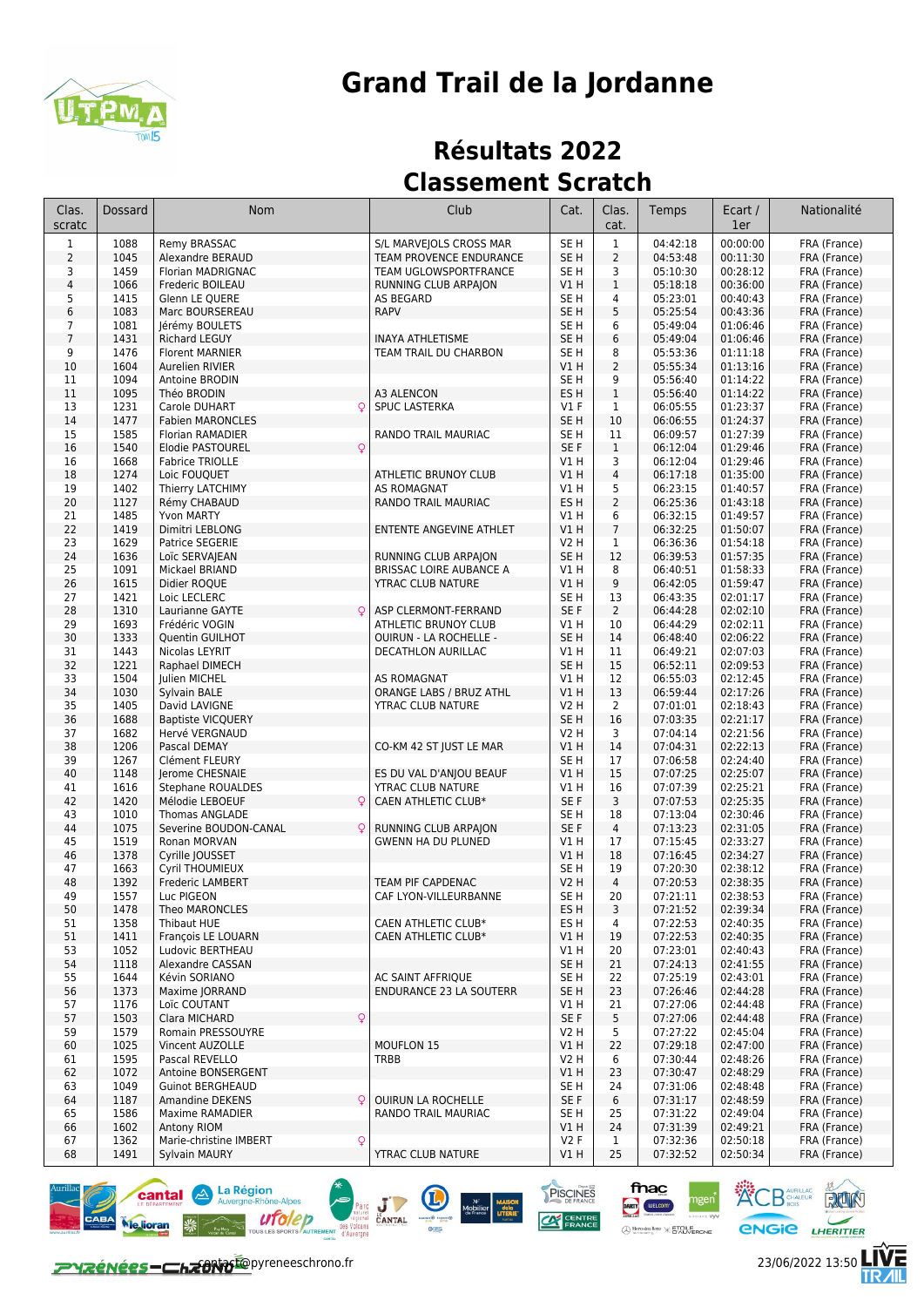

| Clas.<br>scratc | Dossard      | Nom                                             | Club                              | Cat.                    | Clas.<br>cat.        | Temps                | Ecart /<br>1er       | Nationalité                  |
|-----------------|--------------|-------------------------------------------------|-----------------------------------|-------------------------|----------------------|----------------------|----------------------|------------------------------|
|                 |              |                                                 |                                   |                         |                      |                      |                      |                              |
| 69<br>70        | 1068         | Philippe BONHOMME<br><b>Guillaume BLANCHARD</b> | S/L ABV LES HERBIERS              | <b>V2 H</b><br>VIH      | $\overline{7}$<br>26 | 07:38:45<br>07:39:57 | 02:56:27<br>02:57:39 | FRA (France)                 |
| 71              | 1060<br>1538 | Nicolas PARRA                                   | <b>BRICO CASH AURILLAC</b>        | V1 H                    | 27                   | 07:40:48             | 02:58:30             | FRA (France)<br>FRA (France) |
| 72              | 1649         | Damien SOURICE                                  | <b>BRISSAC LOIRE AUBANCE A</b>    | VIH                     | 28                   | 07:41:08             | 02:58:50             | FRA (France)                 |
| 73              | 1263         | <b>Alexis FERRIERES</b>                         |                                   | SE H                    | 26                   | 07:41:12             | 02:58:54             | FRA (France)                 |
| 74              | 1219         | Jean-philippe DEVAUD                            | TEAM TRAIL CHOLET                 | SE <sub>H</sub>         | 27                   | 07:43:29             | 03:01:11             | FRA (France)                 |
| 75              | 1272         | Alexandre FOUCAULT                              |                                   | SE <sub>H</sub>         | 28                   | 07:43:45             | 03:01:27             | FRA (France)                 |
| 76              | 1365         | Rémi JAMMET                                     |                                   | SE <sub>H</sub>         | 29                   | 07:44:38             | 03:02:20             | FRA (France)                 |
| 77              | 1516         | Freddy MOREAU                                   | <b>VOLVIC NATURA TRAIL</b>        | V1 H                    | 29                   | 07:44:45             | 03:02:27             | FRA (France)                 |
| 78              | 1140         | Frédéric CHARLOT                                | <b>VOLVIC NATURA TRAIL</b>        | V2 H                    | 8                    | 07:44:48             | 03:02:30             | FRA (France)                 |
| 79              | 1145         | Pauline CHATARD                                 | COURIR EN LIVRADOIS FOR           | SE F                    | 7                    | 07:45:04             | 03:02:46             | FRA (France)                 |
| 80              | 1401         | Jeremie LASVAUX                                 |                                   | SE <sub>H</sub>         | 30                   | 07:45:07             | 03:02:49             | FRA (France)                 |
| 81              | 1043         | Gaetan BENNET                                   |                                   | SE <sub>H</sub>         | 31                   | 07:45:08             | 03:02:50             | FRA (France)                 |
| 82              | 1417         | Anaïg LE ROUZIC                                 | <b>QUEVEN ATHLETISME</b>          | SE F                    | 8                    | 07:45:18             | 03:03:00             | FRA (France)                 |
| 83              | 1323         | Ludovic GOURDON                                 |                                   | V1 H                    | 30                   | 07:45:26             | 03:03:08             | FRA (France)                 |
| 84<br>85        | 1513<br>1181 | <b>Adrien MONTREER</b><br>Fred DA COSTA         | LAGRAULENATURE                    | SE <sub>H</sub><br>V1 H | 32<br>31             | 07:45:42<br>07:46:14 | 03:03:24<br>03:03:56 | FRA (France)<br>FRA (France) |
| 86              | 1194         | Jerome DELAUNAY                                 |                                   | V2 H                    | 9                    | 07:46:23             | 03:04:05             | FRA (France)                 |
| 87              | 1180         | Lecluse CYRIL LECLUSE                           |                                   | V1 H                    | 32                   | 07:48:28             | 03:06:10             | FRA (France)                 |
| 88              | 1505         | lose MIGUEL                                     | <b>TEAM TRAIL CHOLET</b>          | V2 H                    | 10                   | 07:49:18             | 03:07:00             | POR (Portugal)               |
| 89              | 1035         | Stephane BATY                                   |                                   | <b>V2 H</b>             | 11                   | 07:49:31             | 03:07:13             | FRA (France)                 |
| 90              | 1224         | Jean-jacques DIVAY                              | ES DU VAL D'ANJOU BEAUF           | V1 H                    | 33                   | 07:50:51             | 03:08:33             | FRA (France)                 |
| 91              | 1352         | David HELAN                                     | VAL-DE-REUIL AC                   | V2 H                    | 12                   | 07:52:41             | 03:10:23             | FRA (France)                 |
| 92              | 1527         | Mathieu NOUVEAU                                 | COURIR À SAINT GERVAIS            | SE <sub>H</sub>         | 33                   | 07:52:48             | 03:10:30             | FRA (France)                 |
| 93              | 1015         | <b>ARTHUR Saupin</b>                            |                                   | SE <sub>H</sub>         | 34                   | 07:52:54             | 03:10:36             | FRA (France)                 |
| 94              | 1021         | Jean-baptiste AUGIZEAU                          | CAP NATURE BEAULIEU               | SE <sub>H</sub>         | 35                   | 07:52:58             | 03:10:40             | FRA (France)                 |
| 95              | 1296         | Enzo GARLING                                    | CAP NATURE BEAULIEU               | SE H                    | 36                   | 07:53:00             | 03:10:42             | FRA (France)                 |
| 96              | 1577         | Samuël POUVREAU                                 | ULTRAMICAL86                      | SE H                    | 37                   | 07:53:10             | 03:10:52             | FRA (France)                 |
| 97              | 1524         | <b>Adeline NOEL</b><br>C                        | <b>CAEN ATHLETIC CLUB*</b>        | SE F                    | 9                    | 07:53:18             | 03:11:00             | FRA (France)                 |
| 98              | 1317         | Iosiane GODIN<br>Ç                              | UNION DES ASSOCIATIONS            | V3F                     | $\mathbf{1}$         | 07:53:28             | 03:11:10             | FRA (France)                 |
| 99              | 1449         | Marine LOPES<br>Q                               |                                   | SE F                    | 10                   | 07:54:10             | 03:11:52             | FRA (France)                 |
| 100             | 1667         | <b>Bernadette TREUSSART</b>                     | RANCE JOGGING                     | V3F                     | $\overline{2}$       | 07:54:21             | 03:12:03             | FRA (France)                 |
| 101             | 1510         | <b>Gauthier MONJANEL</b>                        |                                   | V1H                     | 34                   | 07:54:51             | 03:12:33             | FRA (France)                 |
| 102             | 1076         | Frederic BOUDOU                                 |                                   | VIH                     | 35                   | 07:55:01             | 03:12:43             | FRA (France)                 |
| 103             | 1158         | Antoine COLIN                                   |                                   | V1 H                    | 36                   | 07:56:18             | 03:14:00             | FRA (France)                 |
| 104             | 1212         | Mélanie DEPREZ                                  | <b>TEAM RUNXV</b>                 | V1F                     | $\overline{2}$       | 07:56:22             | 03:14:04             | FRA (France)                 |
| 105             | 1143<br>1340 | <b>Eymeric CHARTRAIN</b>                        | RUNNING CLUB ARPAJON              | SE H                    | 38<br>37             | 07:56:27             | 03:14:09             | FRA (France)                 |
| 106<br>107      | 1380         | <b>Bertrand GUIRBAL</b><br>Bassem KAZARA        | <b>BINOUZE</b>                    | V1 H<br>V1 H            | 38                   | 07:56:39<br>07:56:57 | 03:14:21<br>03:14:39 | FRA (France)                 |
| 108             | 1275         | Gregory FOUR                                    |                                   | SE H                    | 39                   | 08:00:20             | 03:18:02             | FRA (France)<br>FRA (France) |
| 109             | 1560         | Nicolas PIGNON                                  |                                   | SE H                    | 40                   | 08:03:44             | 03:21:26             | <b>BEL</b> (Belgique)        |
| 110             | 1665         | Laurent TOURTE                                  | ATHLETIC BRUNOY CLUB              | V2 H                    | 13                   | 08:04:31             | 03:22:13             | FRA (France)                 |
| 111             | 1622         | SALLES Léo                                      | <b>BOULIAC SPORTS PLAISIRS</b>    | SE H                    | 41                   | 08:04:38             | 03:22:20             | FRA (France)                 |
| 112             | 1048         | Julien BERGER                                   | <b>BRISSAC LOIRE AUBANCE A</b>    | V1 H                    | 39                   | 08:05:22             | 03:23:04             | FRA (France)                 |
| 113             | 1492         | Maxime MAZARS                                   |                                   | SE H                    | 42                   | 08:06:30             | 03:24:12             | FRA (France)                 |
| 114             | 1252         | Jérémy FABRE                                    |                                   | SE <sub>H</sub>         | 43                   | 08:06:32             | 03:24:14             | FRA (France)                 |
| 115             | 1596         | Thomas REYDEL                                   |                                   | SE H                    | 44                   | 08:07:26             | 03:25:08             | FRA (France)                 |
| 116             | 1182         | Jean-yves DABERNAT                              |                                   | V1 H                    | 40                   | 08:08:32             | 03:26:14             | FRA (France)                 |
| 117             | 1346         | Tiphaine HAUDIQUEZ DELOUTE                      | <b>ESPRIT RUN</b>                 | $VI$ F                  | 3                    | 08:08:33             | 03:26:15             | FRA (France)                 |
| 117             | 1347         | Raphaël HAUDIQUEZ                               |                                   | V1H                     | 41                   | 08:08:33             | 03:26:15             | FRA (France)                 |
| 119             | 1685         | lean-baptiste VERMET                            | <b>TEAM TRAIL PARIS</b>           | VIH                     | 42                   | 08:08:35             | 03:26:17             | FRA (France)                 |
| 120             | 1174         | Yannick COURAUD                                 | S/L US LUCEENNE ATHLETI           | <b>V2 H</b>             | 14                   | 08:08:56             | 03:26:38             | FRA (France)                 |
| 121             | 1568         | Arnaud PLANES                                   |                                   | V1 H                    | 43                   | 08:09:01             | 03:26:43             | FRA (France)                 |
| 122             | 1222         | <b>Emmanuel DIONISIO</b><br>Iohan HELEUT        |                                   | <b>V2 H</b>             | 15                   | 08:09:50             | 03:27:32             | FRA (France)                 |
| 123<br>124      | 1353<br>1397 | Raphaël LANFUMEY                                | AS ROMAGNAT<br><b>AS ROMAGNAT</b> | V1 H<br>V1H             | 44<br>45             | 08:10:04<br>08:10:05 | 03:27:46<br>03:27:47 | FRA (France)<br>FRA (France) |
| 124             | 1666         | Francois TOURTOULOU                             | AS ROMAGNAT                       | V1 H                    | 45                   | 08:10:05             | 03:27:47             | FRA (France)                 |
| 126             | 1445         | Julien LITAUDON                                 |                                   | V1H                     | 47                   | 08:10:16             | 03:27:58             | FRA (France)                 |
| 127             | 1390         | Arnaud LAFRAGETTE                               |                                   | V1 H                    | 48                   | 08:10:35             | 03:28:17             | FRA (France)                 |
| 128             | 1689         | Isabelle VIDAL                                  |                                   | V1F                     | $\overline{4}$       | 08:11:04             | 03:28:46             | FRA (France)                 |
| 129             | 1416         | Thomas LE RAVALLEC                              | CAEN ATHLETIC CLUB*               | SE H                    | 45                   | 08:11:44             | 03:29:26             | FRA (France)                 |
| 130             | 1609         | Kevin ROCHE                                     |                                   | SE H                    | 46                   | 08:11:55             | 03:29:37             | FRA (France)                 |
| 131             | 1204         | Marc DEMAISON                                   | RUN ECO TEAM                      | V1 H                    | 49                   | 08:12:24             | 03:30:06             | FRA (France)                 |
| 132             | 1179         | Renaud CUVELIER                                 | AC DE VIGNOUX S/BARANGE           | V1 H                    | 50                   | 08:12:35             | 03:30:17             | FRA (France)                 |
| 133             | 1271         | Laurence FOSCHIA<br>ç                           | BRISSAC LOIRE AUBANCE A           | V2F                     | $\overline{2}$       | 08:12:39             | 03:30:21             | FRA (France)                 |
| 134             | 1573         | $\circ$<br>Julie PORTEJOIE                      |                                   | $VI$ F                  | 5                    | 08:13:50             | 03:31:32             | FRA (France)                 |
| 135             | 1466         | Marc MALROUX                                    | 15ÈME PARALLÈLE                   | V <sub>2</sub> H        | 16                   | 08:14:02             | 03:31:44             | FRA (France)                 |
| 136             | 1121         | Stéphane CAUET                                  | VILLEFRANCHE ATHLE LAUR           | V1 H                    | 51                   | 08:14:08             | 03:31:50             | FRA (France)                 |
| 137             | 1085         | Julien BOUTIN                                   |                                   | SE H                    | 47                   | 08:14:20             | 03:32:02             | FRA (France)                 |
| 138             | 1087         | Théophile BRANCHE                               | AS ROMAGNAT                       | SE H                    | 48                   | 08:14:29             | 03:32:11             | FRA (France)                 |
| 139             | 1528         | David OBLIGIS                                   | TEAM TRAIL CHOLET                 | V2 H                    | 17                   | 08:16:28             | 03:34:10             | FRA (France)                 |
| 140             | 1131         | Thierry CHANCELADES                             | <b>BRISSAC LOIRE AUBANCE A</b>    | V3H                     | $\mathbf{1}$         | 08:16:38             | 03:34:20             | FRA (France)                 |
| 141             | 1556         | David PIGEON                                    |                                   | V1 H                    | 52                   | 08:16:39             | 03:34:21             | FRA (France)                 |
| 142             | 1019         | David AUBERT                                    |                                   | V1H                     | 53                   | 08:18:40             | 03:36:22             | FRA (France)                 |
| 143             | 1534         | Cécile PAGNON<br>Q                              |                                   | $VI$ F                  | 6                    | 08:20:38             | 03:38:20             | FRA (France)                 |

Parc J CANTAL COMPANY

PISCINES

**CAT CENTRE** 

 $M^2$ <br>
Mobilier dela<br>
de France LITERIE<br>
Australia

fnac

gen

DARTY WELCOM

 $\bigoplus \underset{w \text{ vertices } \mathcal{C}}{\text{Merccedes } \text{Renz}} \times \underset{w}{\text{ETCILE}}$ 





**KOB** SCHALEUR **ROOM** 

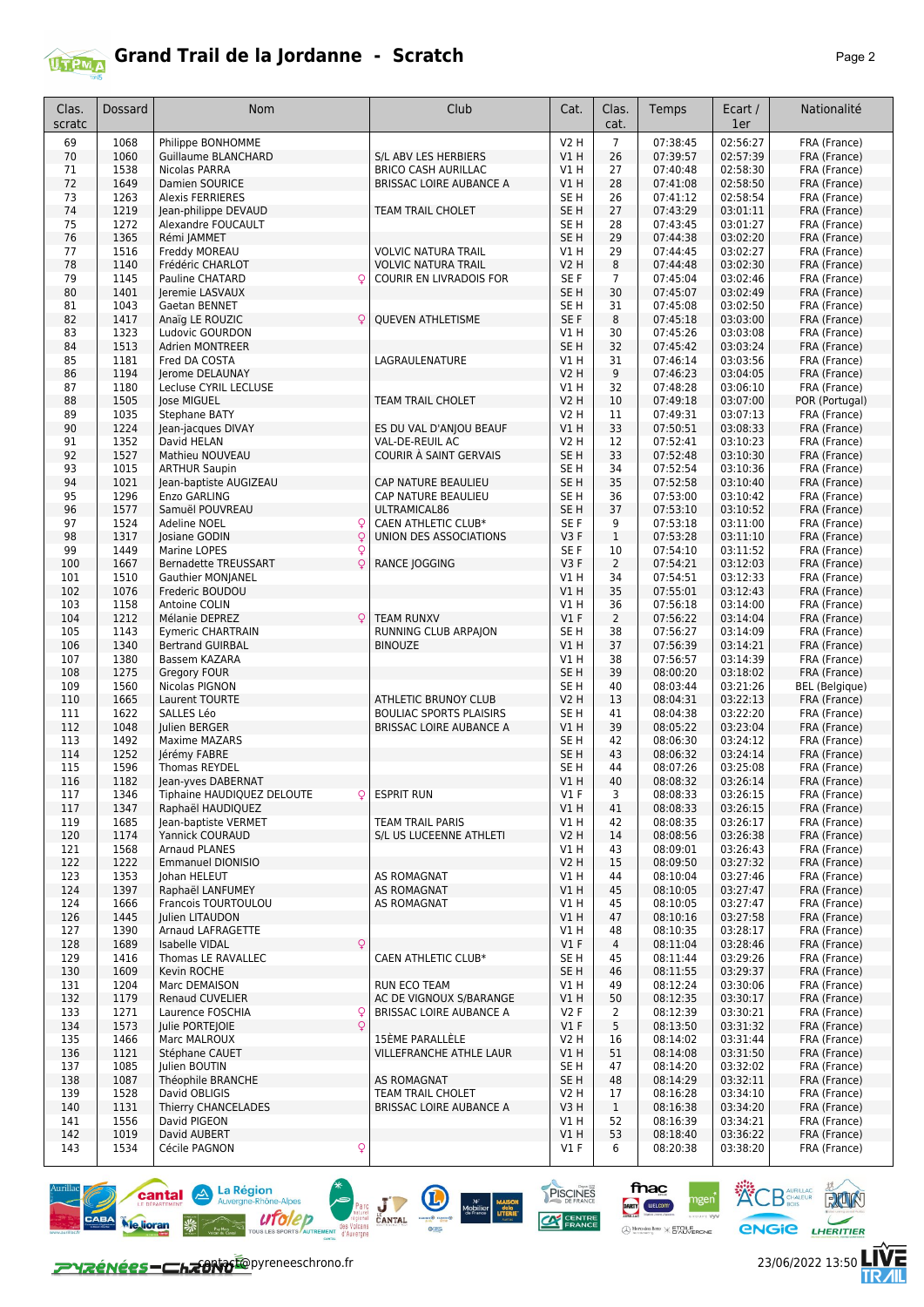

## **Grand Trail de la Jordanne - Scratch** *Page 3*

| Clas.<br>scratc | Dossard      | <b>Nom</b>                                                   | Club                                                  | Cat.                           | Clas.<br>cat.  | Temps                | Ecart /<br>1er       | Nationalité                       |
|-----------------|--------------|--------------------------------------------------------------|-------------------------------------------------------|--------------------------------|----------------|----------------------|----------------------|-----------------------------------|
| 144             | 1434         | Dominique LEONARD                                            | LES JOGGERS DU COUESNON                               | <b>V2 H</b>                    | 18             | 08:20:39             | 03:38:21             | FRA (France)                      |
| 145             | 1251         | Jean Pierre FABRE                                            |                                                       | V2 H                           | 19             | 08:20:43             | 03:38:25             | FRA (France)                      |
| 146             | 1311         | Gaël GERARD                                                  | CAEN ATHLETIC CLUB*                                   | V1 H                           | 54             | 08:22:22             | 03:40:04             | FRA (France)                      |
| 147             | 1162         | $\mathsf{Q}$<br>Hélène COOPMAN                               |                                                       | $VI$ F                         | $\overline{7}$ | 08:23:47             | 03:41:29             | FRA (France)                      |
| 148             | 1003         | Oloumide Augustin ADECHIAN                                   |                                                       | V1H                            | 55             | 08:23:50             | 03:41:32             | FRA (France)                      |
| 149             | 1166         | Stéphane COSTE                                               |                                                       | V1H                            | 56<br>49       | 08:24:38             | 03:42:20             | FRA (France)                      |
| 150<br>151      | 1539<br>1484 | Pierrick PASQUIER<br><b>Pierre MARTY</b>                     | <b>DDX BRUGUIERES</b>                                 | SE <sub>H</sub><br>VIH         | 57             | 08:24:47<br>08:24:52 | 03:42:29<br>03:42:34 | FRA (France)<br>FRA (France)      |
| 152             | 1071         | Julie BONNET<br>Q                                            | LES FOULEES DU BASSIN D                               | <b>V1 F</b>                    | 8              | 08:24:53             | 03:42:35             | FRA (France)                      |
| 153             | 1260         | Q<br>Vanessa FENELON                                         |                                                       | SE F                           | 11             | 08:25:06             | 03:42:48             | FRA (France)                      |
| 154             | 1188         | Arnaud DELACROIX                                             | BRISSAC LOIRE AUBANCE A                               | V1 H                           | 58             | 08:26:12             | 03:43:54             | FRA (France)                      |
| 155             | 1146         | Sylvain CHATONNIER                                           |                                                       | SE <sub>H</sub>                | 50             | 08:27:33             | 03:45:15             | FRA (France)                      |
| 155             | 1338         | Marie GUILLOT<br>Q                                           | AUNIS A. LA ROCHELLE AY                               | SE F                           | 12             | 08:27:33             | 03:45:15             | FRA (France)                      |
| 157<br>158      | 1676<br>1408 | Vincent VANDERBACH<br>Romain LE BORGNE                       | DÉFI OUTDOOR                                          | VIH<br>SE H                    | 59<br>51       | 08:27:34<br>08:28:17 | 03:45:16<br>03:45:59 | FRA (France)<br>FRA (France)      |
| 159             | 1269         | Fabien FONROUGE                                              | AVIRON BAYONNAIS ATHLET                               | VIH                            | 60             | 08:28:18             | 03:46:00             | FRA (France)                      |
| 160             | 1326         | <b>Bruno GRENIER</b>                                         | YTRAC CLUB NATURE                                     | V2 H                           | 20             | 08:28:32             | 03:46:14             | FRA (France)                      |
| 161             | 1056         | Sebastien BIGOT                                              | ES DU VAL D'ANJOU BEAUF                               | SE <sub>H</sub>                | 52             | 08:28:42             | 03:46:24             | FRA (France)                      |
| 162             | 1501         | Miguel METRO                                                 |                                                       | V1 H                           | 61             | 08:28:56             | 03:46:38             | FRA (France)                      |
| 163             | 1208         | Franck DEMOULIN                                              | RANCE JOGGING                                         | <b>V1 H</b>                    | 62             | 08:29:22             | 03:47:04             | FRA (France)                      |
| 164<br>165      | 1678<br>1011 | Rémi VASSAL<br>Julien ARELLA                                 | <b>HTR</b>                                            | V3H<br>SE <sub>H</sub>         | 2<br>53        | 08:29:23<br>08:29:34 | 03:47:05<br>03:47:16 | FRA (France)<br>FRA (France)      |
| 166             | 1053         | <b>Emmanuel BERTHELOT</b>                                    | TEAM DES 2 ETANGS                                     | V1 H                           | 63             | 08:30:16             | 03:47:58             | FRA (France)                      |
| 166             | 1101         | Thierry BUCHOT                                               | S/L UNION ATHLETIQUE CH                               | <b>V2 H</b>                    | 21             | 08:30:16             | 03:47:58             | FRA (France)                      |
| 168             | 1498         | Christophe MENARD                                            | TEAM DES 2 ETANGS                                     | V1 H                           | 64             | 08:30:21             | 03:48:03             | FRA (France)                      |
| 169             | 1497         | Christophe MEDINA                                            |                                                       | SE <sub>H</sub>                | 54             | 08:32:30             | 03:50:12             | FRA (France)                      |
| 170             | 1494         | <b>Guillaume MAZIERES</b>                                    |                                                       | SE H                           | 55             | 08:33:09             | 03:50:51             | FRA (France)                      |
| 171             | 1165         | Gregory COSTE                                                |                                                       | VIH                            | 65             | 08:33:48             | 03:51:30             | FRA (France)                      |
| 172<br>173      | 1106         | Anthony CAILLAUD                                             | <b>RAPV</b><br><b>RAPV</b>                            | V1 H                           | 66<br>56       | 08:33:57             | 03:51:39             | FRA (France)                      |
| 174             | 1641<br>1639 | Jérémie SIONNEAU<br><b>Olivier SICART</b>                    | LES BOULETS CANONS DU 0                               | SE <sub>H</sub><br><b>V2 H</b> | 22             | 08:33:58<br>08:34:49 | 03:51:40<br>03:52:31 | FRA (France)<br>FRA (France)      |
| 175             | 1321         | Marta GORSE<br>Q                                             | <b>AS ROMAGNAT</b>                                    | V2F                            | 3              | 08:35:56             | 03:53:38             | FRA (France)                      |
| 175             | 1490         | <b>Fabien MAURY</b>                                          | AS ROMAGNAT                                           | SE H                           | 57             | 08:35:56             | 03:53:38             | FRA (France)                      |
| 177             | 1017         | <b>Gregory ASTINGS</b>                                       | YTRAC CLUB NATURE                                     | VIH                            | 67             | 08:38:22             | 03:56:04             | FRA (France)                      |
| 178             | 1105         | Quentin CADIOT                                               |                                                       | SE <sub>H</sub>                | 58             | 08:38:34             | 03:56:16             | FRA (France)                      |
| 179             | 1563         | Jérôme PINEAU                                                |                                                       | V1 H                           | 68             | 08:38:53             | 03:56:35             | FRA (France)                      |
| 180<br>181      | 1029<br>1367 | Julien BAJON<br>Laurent JANIN                                | <b>CA BIRAC</b>                                       | SE H<br>VIH                    | 59<br>69       | 08:39:09<br>08:39:58 | 03:56:51<br>03:57:40 | FRA (France)<br>FRA (France)      |
| 182             | 1704         | Aurelien LAFON                                               |                                                       | V1 H                           | 70             | 08:40:05             | 03:57:47             | FRA (France)                      |
| 183             | 1167         | Sébastien COUASNET                                           |                                                       | V2 H                           | 23             | 08:41:42             | 03:59:24             | FRA (France)                      |
| 183             | 1441         | Benjamin LETOURNEUR                                          |                                                       | SE H                           | 60             | 08:41:42             | 03:59:24             | FRA (France)                      |
| 183             | 1526         | Jean Luc NOUVEAU                                             | <b>COURIR A ST GERVAIS</b>                            | V2 H                           | 23             | 08:41:42             | 03:59:24             | FRA (France)                      |
| 186<br>187      | 1360<br>1521 | Mathieu HUSKA                                                |                                                       | SE H<br>$VI$ F                 | 61<br>9        | 08:42:01             | 03:59:43             | FRA (France)                      |
| 188             | 1699         | $\mathsf{Q}$<br>Laetitia MOUNIER<br>Emmanuelle WOODWARD<br>Q | RANCE JOGGING<br>RANCE JOGGING                        | $VI$ F                         | 10             | 08:42:32<br>08:42:35 | 04:00:14<br>04:00:17 | FRA (France)<br>FRA (France)      |
| 189             | 1198         | <b>Charline DELEGLISE</b><br>Q                               |                                                       | $VI$ F                         | 11             | 08:42:44             | 04:00:26             | FRA (France)                      |
| 190             | 1150         | <b>Guillaume CHRISTINET</b>                                  | ENDURANCE 23 LA SOUTERR                               | SE H                           | 62             | 08:42:48             | 04:00:30             | FRA (France)                      |
| 191             | 1114         | Martin CARCANAGUE                                            |                                                       | SE <sub>H</sub>                | 63             | 08:42:52             | 04:00:34             | FRA (France)                      |
| 192             | 1290         | Thierry GANDON                                               | CHATEAUBOURG - UAC                                    | SE H                           | 64             | 08:43:17             | 04:00:59             | FRA (France)                      |
| 193             | 1139         | Eric CHARLES                                                 | CAEN ATHLETIC CLUB*<br><b>BOULIAC SPORTS PLAISIRS</b> | V1H                            | 71             | 08:44:07             | 04:01:49             | FRA (France)                      |
| 194<br>195      | 1303<br>1569 | Benoît GAUDY<br><b>Eleanor PLUMMER</b><br>Q                  | <b>COURIR A CUNLHAT</b>                               | V1 H<br>$VI$ F                 | 72<br>12       | 08:45:17<br>08:45:32 | 04:02:59<br>04:03:14 | FRA (France)<br>GBR (Royaume-Uni) |
| 196             | 1637         | Q<br>Patricia SERVANT                                        |                                                       | V2F                            | 4              | 08:46:25             | 04:04:07             | FRA (France)                      |
| 197             | 1576         | Christophe POUPART                                           | FRONSADAIS SPORT NATURE                               | V1 H                           | 73             | 08:46:39             | 04:04:21             | FRA (France)                      |
| 198             | 1201         | Herve DELORD                                                 |                                                       | V1 H                           | 74             | 08:46:48             | 04:04:30             | FRA (France)                      |
| 199             | 1697         | <b>WILFRIED Pineau</b>                                       |                                                       | V1H                            | 75             | 08:48:50             | 04:06:32             | FRA (France)                      |
| 200             | 1658         | <b>Stephane TARRADE</b>                                      |                                                       | <b>V2 H</b>                    | 25             | 08:48:51             | 04:06:33             | FRA (France)                      |
| 201<br>202      | 1138<br>1548 | Ludovic CHAREIRE<br>Yon PEREZ                                |                                                       | V1H<br>V1 H                    | 76<br>77       | 08:50:54<br>08:51:17 | 04:08:36<br>04:08:59 | FRA (France)<br>FRA (France)      |
| 202             | 1642         | Nathalie SMANIOTTO PEREZ<br>Q                                |                                                       | SE F                           | 13             | 08:51:17             | 04:08:59             | FRA (France)                      |
| 204             | 1047         | Antoine BERGER                                               |                                                       | V1 H                           | 78             | 08:51:19             | 04:09:01             | FRA (France)                      |
| 205             | 1233         | Franck DUMAS                                                 |                                                       | V1H                            | 79             | 08:51:29             | 04:09:11             | FRA (France)                      |
| 206             | 1381         | <b>Baptiste KREMPP</b>                                       |                                                       | SE <sub>H</sub>                | 65             | 08:51:56             | 04:09:38             | FRA (France)                      |
| 207             | 1250         | Sébastien ETIENNE                                            | <b>UAC CHATEAUBOURG</b>                               | V1 H                           | 80             | 08:51:59             | 04:09:41             | FRA (France)                      |
| 208             | 1256         | Camille FARGES                                               | SEVAD EN CORREZE<br>SEVAD EN CORREZE                  | SE F                           | 14<br>26       | 08:52:12             | 04:09:54<br>04:10:01 | FRA (France)                      |
| 209<br>210      | 1133<br>1055 | Régis CHANUT<br>Dominique BERTRAND                           |                                                       | V2 H<br>V1 H                   | 81             | 08:52:19<br>08:52:27 | 04:10:09             | FRA (France)<br>FRA (France)      |
| 211             | 1344         | <b>Charline HANS</b><br>Q                                    | TRAIL ENTRE ELLES                                     | SE F                           | 15             | 08:52:29             | 04:10:11             | FRA (France)                      |
| 212             | 1337         | Damien GUILLEMIN                                             |                                                       | V1 H                           | 82             | 08:52:31             | 04:10:13             | FRA (France)                      |
| 213             | 1549         | Yannis PERROCHEAU                                            |                                                       | V1H                            | 83             | 08:52:56             | 04:10:38             | FRA (France)                      |
| 214             | 1453         | Kevin LOUINEAU                                               |                                                       | V1 H                           | 84             | 08:53:46             | 04:11:28             | FRA (France)                      |
| 215             | 1292         | Alfonso GARCIA DE PABLO                                      | <b>BAGNOLES OXYGENE</b>                               | SE <sub>H</sub>                | 66             | 08:54:26             | 04:12:08             | ESP (Espagne)                     |
| 215<br>217      | 1703<br>1203 | Alvaro ZAMORA MARINA<br>Q<br>Sandrine DELPY                  |                                                       | SE H<br>$VI$ F                 | 66<br>13       | 08:54:26<br>08:55:37 | 04:12:08<br>04:13:19 | ESP (Espagne)<br>FRA (France)     |
| 218             | 1100         | Ludovic BRUNET                                               |                                                       | V1 H                           | 85             | 08:56:38             | 04:14:20             | FRA (France)                      |







fnac

DARTY WELCOM

PISCINES

**CAT CENTRE** 

E

 $J_{\text{CANTAL}}$ 

**ACB** AURILLAC RUN

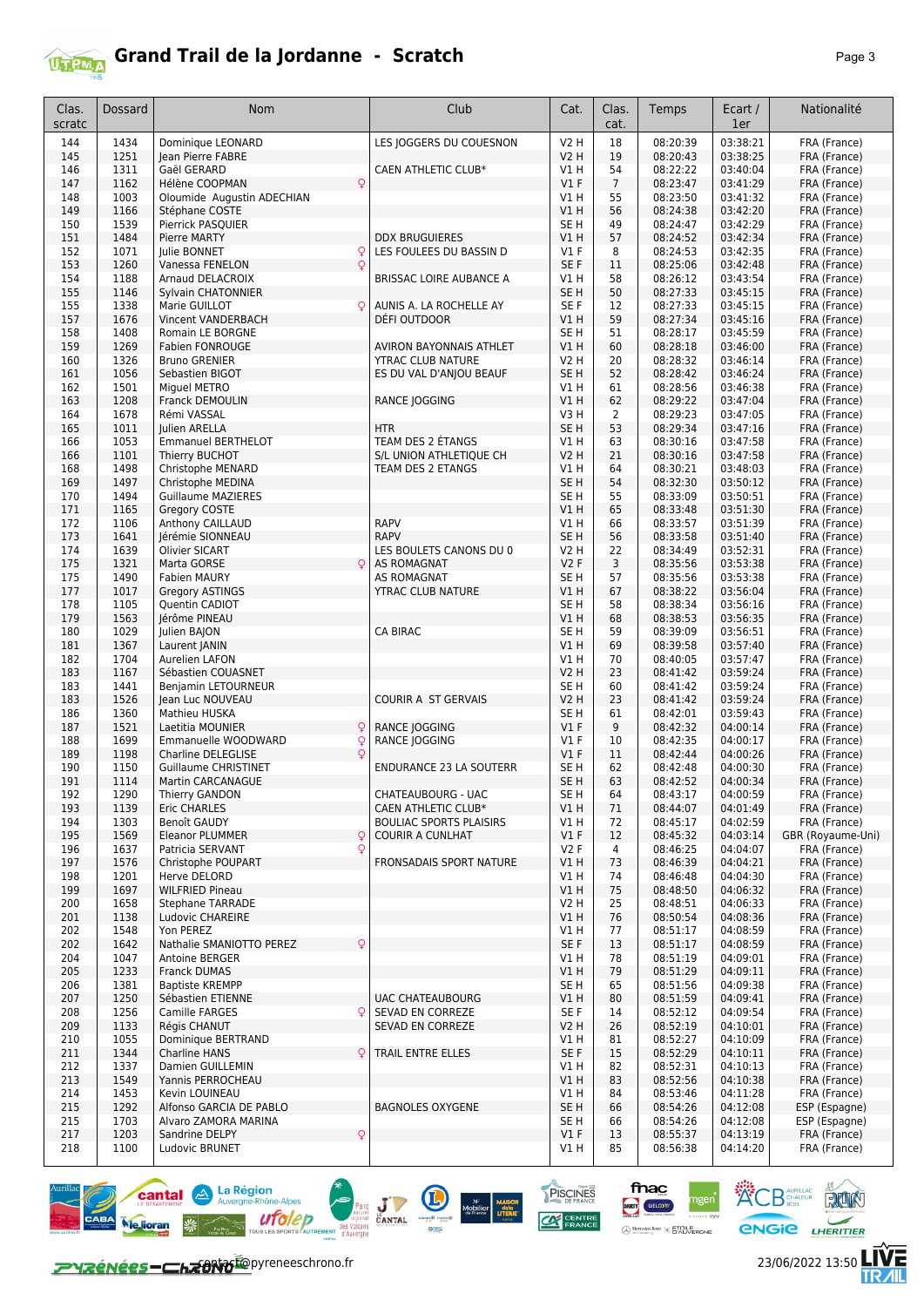

| Clas.<br>scratc | <b>Dossard</b> | Nom                                                  | Club                                               | Cat.                           | Clas.<br>cat. | Temps                | Ecart /<br>1er       | Nationalité                  |
|-----------------|----------------|------------------------------------------------------|----------------------------------------------------|--------------------------------|---------------|----------------------|----------------------|------------------------------|
| 219             | 1674           | <b>Laurent VALENTIN</b>                              |                                                    | V1H                            | 86            | 08:57:45             | 04:15:27             | FRA (France)                 |
| 220             | 1681           | Jean-michel VERDOOLAEGE                              | <b>RUNINANGERS</b>                                 | V1 H                           | 87            | 08:59:23             | 04:17:05             | <b>BEL</b> (Belgique)        |
| 221             | 1551           | Jonathan PEYRUSQUE                                   |                                                    | SE H                           | 68            | 08:59:39             | 04:17:21             | FRA (France)                 |
| 222             | 1128           | Anthony CHALLET                                      |                                                    | V1 H                           | 88            | 08:59:53             | 04:17:35             | FRA (France)                 |
| 222<br>224      | 1475<br>1514   | Christophe MARIONNEAU<br><b>Gilles MONTREER</b>      | CAP NATURE BEAULIEU                                | V2 H<br>V2 H                   | 27<br>28      | 08:59:53<br>08:59:57 | 04:17:35<br>04:17:39 | FRA (France)<br>FRA (France) |
| 225             | 1173           | Hugo COUPE                                           |                                                    | SE H                           | 69            | 09:00:10             | 04:17:52             | FRA (France)                 |
| 226             | 1483           | Cédric MARTY                                         |                                                    | V2 H                           | 29            | 09:00:18             | 04:18:00             | FRA (France)                 |
| 227             | 1543           | Fabien PAUL                                          | <b>TEAM SAPAJOU</b>                                | SE H                           | 70            | 09:00:37             | 04:18:19             | FRA (France)                 |
| 228             | 1282           | <b>Joris GABARD</b>                                  | <b>AS ROMAGNAT</b>                                 | SE <sub>H</sub>                | 71            | 09:01:09             | 04:18:51             | FRA (France)                 |
| 229             | 1228<br>1103   | <b>Bastien DUEZ</b><br>Christophe BUVAT              |                                                    | V1 H                           | 89            | 09:01:11             | 04:18:53<br>04:19:35 | FRA (France)                 |
| 230<br>231      | 1544           | Nicolas PAWLAK                                       | <b>ATHLETIC BRUNOY CLUB</b>                        | V1 H<br>V1 H                   | 90<br>91      | 09:01:53<br>09:01:54 | 04:19:36             | FRA (France)<br>FRA (France) |
| 232             | 1640           | Philippe SIMON                                       | <b>FREE'MOUSSES RUNNER</b>                         | SE H                           | 72            | 09:02:24             | 04:20:06             | FRA (France)                 |
| 233             | 1016           | Stephane ASFAUX                                      | <b>15EME PARALLELE</b>                             | V1 H                           | 92            | 09:02:30             | 04:20:12             | FRA (France)                 |
| 233             | 1099           | Yoann BRUEL                                          |                                                    | SE H                           | 73            | 09:02:30             | 04:20:12             | FRA (France)                 |
| 235             | 1562           | Guillaume PINEAU                                     |                                                    | SE H                           | 74            | 09:03:28             | 04:21:10             | FRA (France)                 |
| 236<br>237      | 1113<br>1396   | Pierre CARANOVE<br>Benoît LANDES                     | <b>RAPV</b>                                        | SE <sub>H</sub><br>V1 H        | 75<br>93      | 09:03:55<br>09:03:57 | 04:21:37<br>04:21:39 | FRA (France)<br>FRA (France) |
| 238             | 1177           | Céline CREMMYDAS<br>$\mathsf{Q}$                     | ATHLETIC BRUNOY CLUB                               | $VI$ F                         | 14            | 09:04:43             | 04:22:25             | FRA (France)                 |
| 239             | 1383           | Sonia LACARRERE                                      | <b>CLUB ATHLETIC BRIOUDE</b>                       | $VI$ F                         | 15            | 09:05:48             | 04:23:30             | FRA (France)                 |
| 240             | 1691           | Luc VIGOUROUX                                        | CLUB ATHLETIC BRIOUDE                              | V1H                            | 94            | 09:05:49             | 04:23:31             | FRA (France)                 |
| 241             | 1164           | Christophe CORPELET                                  |                                                    | V2 H                           | 30            | 09:06:27             | 04:24:09             | FRA (France)                 |
| 242<br>242      | 1115<br>1163   | Julie CARIOU<br>C<br>Mika CORLOSQUET                 | DEFI-OUTDOOR<br>DEFI-OUTDOOR                       | SE <sub>F</sub><br><b>V2 H</b> | 16<br>31      | 09:07:50<br>09:07:50 | 04:25:32<br>04:25:32 | FRA (France)<br>FRA (France) |
| 244             | 1647           | <b>Mathias SOULADIE</b>                              |                                                    | V1 H                           | 95            | 09:07:59             | 04:25:41             | FRA (France)                 |
| 245             | 1230           | Adrien DUGUE                                         |                                                    | SE H                           | 76            | 09:08:21             | 04:26:03             | FRA (France)                 |
| 246             | 1474           | Philippe MARICOURT                                   | <b>EDLM</b>                                        | V1 H                           | 96            | 09:09:46             | 04:27:28             | FRA (France)                 |
| 247             | 1261           | Luc FERRANDON                                        | <b>AS ROMAGNAT</b>                                 | V2 H                           | 32            | 09:10:11             | 04:27:53             | FRA (France)                 |
| 247             | 1287           | Alain GALFRE                                         | <b>AS ROMAGNAT</b>                                 | V1 H                           | 97            | 09:10:11             | 04:27:53             | FRA (France)                 |
| 249<br>250      | 1159<br>1375   | Jeremy COLLET<br>Erwan JOUAULT                       | <b>AS ROMAGNAT</b><br><b>UACHATEAUBOURG</b>        | SE H<br>V1 H                   | 77<br>98      | 09:10:12<br>09:10:15 | 04:27:54<br>04:27:57 | FRA (France)<br>FRA (France) |
| 251             | 1324           | <b>Thibaud GRANET</b>                                |                                                    | SE <sub>H</sub>                | 78            | 09:11:27             | 04:29:09             | FRA (France)                 |
| 252             | 1423           | Fred LECOEUR                                         |                                                    | V2 H                           | 33            | 09:11:38             | 04:29:20             | FRA (France)                 |
| 253             | 1418           | Yoann LEBLANC                                        | TEAM HARD RUN                                      | SE <sub>H</sub>                | 79            | 09:12:13             | 04:29:55             | FRA (France)                 |
| 254             | 1372           | Etienne JOIGNEAULT                                   | <b>BRISSAC LOIRE AUBANCE A</b>                     | <b>V2 H</b>                    | 34            | 09:12:16             | 04:29:58             | FRA (France)                 |
| 255<br>255      | 1078<br>1154   | Olivier BOUISSOU<br>Helene CLOWEZ<br>Q               | SAINT-CERE ATHLETISME C<br>SAINT-CERE ATHLETISME C | V2 H<br>$VI$ F                 | 35<br>16      | 09:13:22<br>09:13:22 | 04:31:04<br>04:31:04 | FRA (France)<br>FRA (France) |
| 257             | 1403           | Frédéric LATTEUX                                     | RUN IN MOUILLERON                                  | V2 H                           | 36            | 09:13:40             | 04:31:22             | FRA (France)                 |
| 258             | 1495           | Nicolas MAZOT                                        |                                                    | V1 H                           | 99            | 09:13:44             | 04:31:26             | FRA (France)                 |
| 259             | 1672           | Guillaume VAIDIE                                     | S/L FREE RUN                                       | SE H                           | 80            | 09:14:05             | 04:31:47             | FRA (France)                 |
| 260             | 1407           | Stéphane LAVOINE-TALMARD                             | LAVOINE-TALMARD                                    | V1 H                           | 100           | 09:15:23             | 04:33:05             | FRA (France)                 |
| 261<br>262      | 1334<br>1313   | Stéphane GUILLARD<br>Stéphane GERVAUD                | <b>CASTORS RUNNERS</b>                             | V1 H<br>V2 H                   | 101<br>37     | 09:15:41<br>09:16:38 | 04:33:23<br>04:34:20 | FRA (France)<br>FRA (France) |
| 263             | 1413           | Frédéric LE NET                                      | RANCE JOGGING                                      | V2 H                           | 38            | 09:16:45             | 04:34:27             | FRA (France)                 |
| 264             | 1189           | Céline DELAGNES                                      | YTRAC CLUB NATURE                                  | $VI$ F                         | 17            | 09:17:00             | 04:34:42             | FRA (France)                 |
| 265             | 1235           | Laurent DUPLESSIS                                    | TEAM MOUFLARDS                                     | V2 H                           | 39            | 09:18:59             | 04:36:41             | FRA (France)                 |
| 266             | 1153           | <b>Nicolas CLEMENCEAU</b>                            |                                                    | V1 H                           | 102           | 09:19:34             | 04:37:16             | FRA (France)                 |
| 267<br>268      | 1575           | Caroline POUJOL<br>Elisabeth FOURIS<br>Q             | AS ROMAGNAT                                        | V1F<br>V2F                     | 18<br>5       | 09:19:39<br>09:19:46 | 04:37:21<br>04:37:28 | FRA (France)                 |
| 269             | 1276<br>1077   | Patrice BOUDOU                                       |                                                    | VIH                            | 103           | 09:21:15             | 04:38:57             | FRA (France)<br>FRA (France) |
| 270             | 1330           | <b>Benoist GUETTE</b>                                |                                                    | V1 H                           | 104           | 09:21:23             | 04:39:05             | FRA (France)                 |
| 271             | 1232           | Pierre Antoine DUHEM                                 |                                                    | SE H                           | 81            | 09:21:50             | 04:39:32             | FRA (France)                 |
| 272             | 1218           | Christophe DEVAUD                                    | TEAM DES 2 ETANGS                                  | V1 H                           | 105           | 09:22:08             | 04:39:50             | FRA (France)                 |
| 273<br>274      | 1040<br>1611   | Anthony BELLION<br>Marie Pierre ROLLAND GRENIER<br>Q | VILLEFRANCHE ATHLE LAUR                            | V1 H<br>$VI$ F                 | 106<br>19     | 09:22:32<br>09:22:46 | 04:40:14<br>04:40:28 | FRA (France)<br>FRA (France) |
| 275             | 1006           | Alain ALRIC                                          | <b>YTRAC CLUB NATURE</b>                           | V2 H                           | 40            | 09:23:04             | 04:40:46             | FRA (France)                 |
| 276             | 1532           | Cyril PAGES                                          |                                                    | SE H                           | 82            | 09:23:49             | 04:41:31             | FRA (France)                 |
| 277             | 1082           | Q<br>Gwladys BOURREAU                                |                                                    | SE F                           | 17            | 09:25:16             | 04:42:58             | FRA (France)                 |
| 278             | 1309           | Antoine GAYRAUD                                      |                                                    | SE <sub>H</sub>                | 83            | 09:25:36             | 04:43:18             | FRA (France)                 |
| 279             | 1599           | Q<br>Lydie RIGAL                                     |                                                    | $VI$ F                         | 20            | 09:26:16             | 04:43:58             | FRA (France)                 |
| 279<br>281      | 1634<br>1613   | Laurent SERRE<br><b>Guillaume RONGIER</b>            | <b>CAP MELGUEIL</b>                                | V1 H<br>SE H                   | 107<br>84     | 09:26:16<br>09:27:06 | 04:43:58<br>04:44:48 | FRA (France)<br>FRA (France) |
| 282             | 1238           | Thibaud DUPONT                                       |                                                    | SE H                           | 85            | 09:27:07             | 04:44:49             | FRA (France)                 |
| 283             | 1589           | Q<br>Natacha RAUTUREAU                               |                                                    | $VI$ F                         | 21            | 09:27:36             | 04:45:18             | FRA (France)                 |
| 284             | 1185           | Thomas DECUIGNIERE                                   | COUZEIX RUNNING CLUB                               | V2 H                           | 41            | 09:28:13             | 04:45:55             | FRA (France)                 |
| 285             | 1436           | Arnaud LEROUX                                        | LES FOULÉES ST AUBINOIS                            | V1 H                           | 108           | 09:28:41             | 04:46:23             | FRA (France)                 |
| 286<br>287      | 1422<br>1438   | Patrick LECLERC<br>Kevin LEROY                       | <b>UACHATEAUBOURG</b><br>FRONSADAIS SPORTS NATUR   | <b>V2 H</b><br>V1 H            | 42<br>109     | 09:29:30<br>09:29:40 | 04:47:12<br>04:47:22 | FRA (France)<br>FRA (France) |
| 288             | 1698           | Q<br>Dany WOODROW                                    |                                                    | $VI$ F                         | 22            | 09:29:47             | 04:47:29             | FRA (France)                 |
| 289             | 1312           | <b>François GERMON</b>                               | BRISSAC LOIRE AUBANCE A                            | V1 H                           | 110           | 09:30:28             | 04:48:10             | FRA (France)                 |
| 290             | 1000           | <b>ABDELGHANI Ades</b>                               |                                                    | V1 H                           | 111           | 09:30:55             | 04:48:37             | FRA (France)                 |
| 291             | 1008           | Laetitia AMBLARD<br>Q                                |                                                    | SE F                           | 18            | 09:31:09             | 04:48:51             | FRA (France)                 |
| 292<br>293      | 1117<br>1239   | Jérôme CARTRON<br>Olivier DUPORT                     | ENTENTE POITIERS ATHLE                             | V2 H<br>V2 H                   | 43<br>44      | 09:31:33<br>09:31:34 | 04:49:15<br>04:49:16 | FRA (France)<br>FRA (France) |
|                 |                |                                                      |                                                    |                                |               |                      |                      |                              |

Parc J CANTAL COMPANY

∕∼

PISCINES

**CAT CENTRE** 

 $\begin{array}{ccc}\n\text{N}^{\text{r}} & \text{MAISOM} \\
\text{Mobilier} & \text{delo} \\
\text{de France} & \text{LITERIE} \\
\text{Autile}\n\end{array}$ 

fnac

gen

DARTY WELCOM

 $\bigoplus \underset{w \text{ vertices } \mathcal{C}}{\text{Merccedes } \text{Renz}} \times \underset{w}{\text{ETCILE}}$ 





**KOB** SCHALEUR **ROOM** 

**ENGIE LHERITIER** 

左<br>加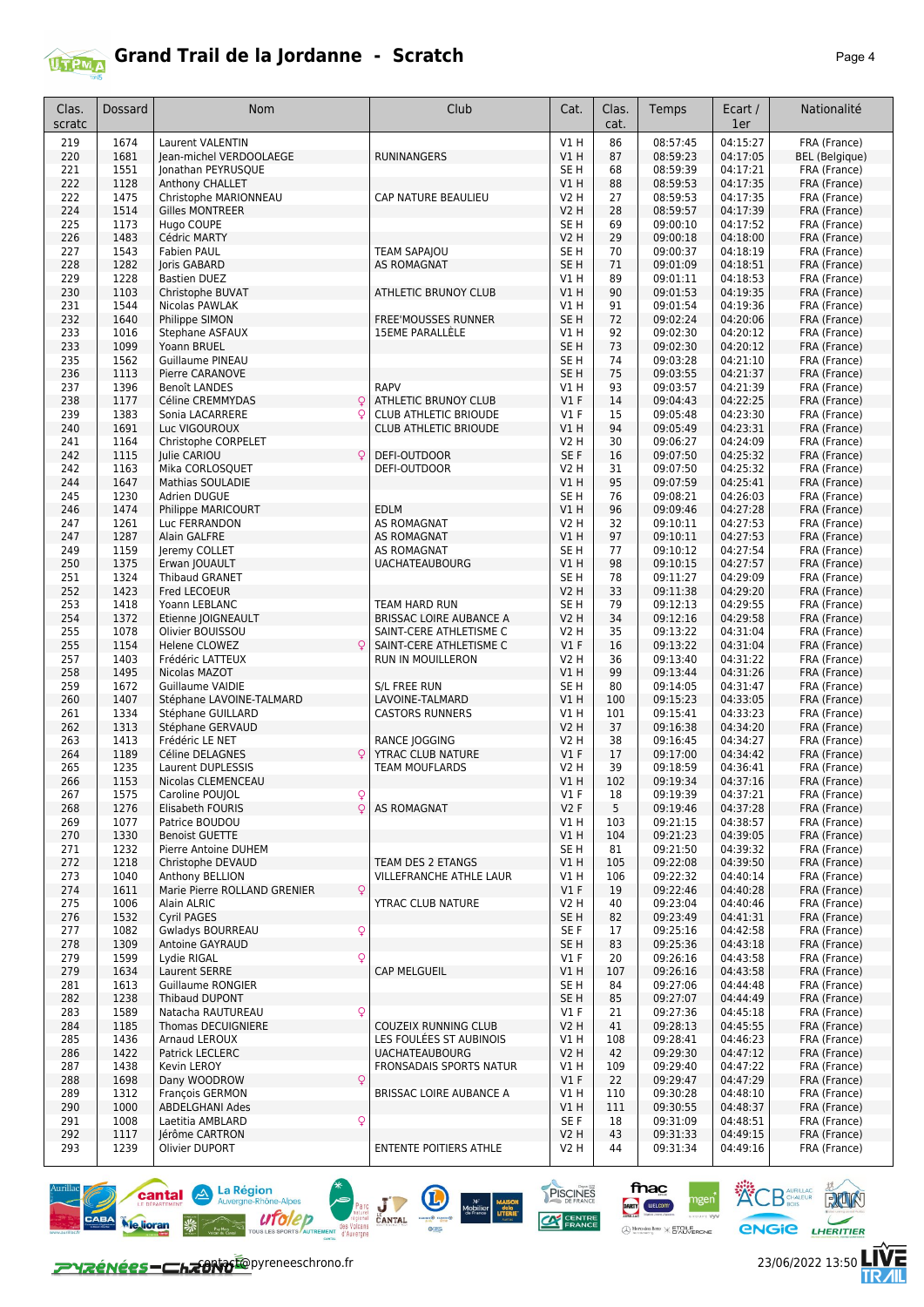

## **Grand Trail de la Jordanne - Scratch** *Page 5*

| Clas.<br>scratc | <b>Dossard</b> | Nom                                             | Club                                            | Cat.                    | Clas.<br>cat.  | Temps                | Ecart /<br>1er       | Nationalité                  |
|-----------------|----------------|-------------------------------------------------|-------------------------------------------------|-------------------------|----------------|----------------------|----------------------|------------------------------|
| 294             | 1472           | Matthieu MARCHAND                               | <b>RAPV</b>                                     | SE <sub>H</sub>         | 86             | 09:33:21             | 04:51:03             | FRA (France)                 |
| 295             | 1009           | Cédric ANGIBAUD                                 | <b>RAPV</b>                                     | VIH                     | 112            | 09:33:25             | 04:51:07             | FRA (France)                 |
| 296             | 1119           | <b>CASTILLE Guy</b>                             |                                                 | V1 H                    | 113            | 09:35:44             | 04:53:26             | FRA (France)                 |
| 297             | 1157           | Kevin COLAS                                     |                                                 | SE <sub>H</sub>         | 87             | 09:37:09             | 04:54:51             | FRA (France)                 |
| 298             | 1393           | Sebastien LAMBERT                               |                                                 | V1 H                    | 114            | 09:37:41             | 04:55:23             | FRA (France)                 |
| 299<br>300      | 1124<br>1537   | <b>Stephanie CERTES</b><br>Q<br>Q<br>Laure PARC | LES JOGGERS DU COUESNON                         | V1F<br><b>V2F</b>       | 23<br>6        | 09:37:42<br>09:38:09 | 04:55:24<br>04:55:51 | FRA (France)<br>FRA (France) |
| 301             | 1349           | Dominique HEBETTE                               | <b>ARCH</b>                                     | <b>V1 H</b>             | 115            | 09:39:10             | 04:56:52             | <b>BEL</b> (Belgique)        |
| 301             | 1677           | Céline VANLANCKER<br>Q                          |                                                 | $VI$ F                  | 24             | 09:39:10             | 04:56:52             | BEL (Belgique)               |
| 303             | 1241           | <b>Sylvain DURAND</b>                           |                                                 | V1H                     | 116            | 09:39:19             | 04:57:01             | FRA (France)                 |
| 304             | 1240           | Jacques DURAND                                  | S/L UNION ATHLETIQUE CH                         | V1 H                    | 117            | 09:39:22             | 04:57:04             | FRA (France)                 |
| 305             | 1440           | Patrick LESONGEUR                               | <b>ATHLETIC BRUNOY CLUB</b>                     | <b>V2 H</b>             | 45             | 09:40:03             | 04:57:45             | FRA (France)                 |
| 306             | 1574           | lean-jacques POUGETOUX                          | SAPEUR POMPIER LA ROCHE                         | V1 H                    | 118            | 09:40:36             | 04:58:18             | FRA (France)                 |
| 307             | 1036           | Sébastien BAUDEAU                               | LES RUNNEURS DES VIGNES                         | VIH                     | 119            | 09:43:05             | 05:00:47             | FRA (France)                 |
| 308<br>309      | 1336<br>1237   | Sarah GUILLEMET<br>Mathieu DUPONT               | UA CHATEAUBOURG<br><b>BLEDRUNNERS</b>           | $VI$ F<br>VIH           | 25<br>120      | 09:45:16<br>09:45:20 | 05:02:58<br>05:03:02 | FRA (France)<br>FRA (France) |
| 310             | 1457           | Sylvain LUCAS                                   | BLEDRUNNERS LA SEGUINIE                         | <b>V2 H</b>             | 46             | 09:45:41             | 05:03:23             | FRA (France)                 |
| 311             | 1304           | Laurent GAUTHIER                                |                                                 | <b>V2 H</b>             | 47             | 09:45:55             | 05:03:37             | FRA (France)                 |
| 312             | 1643           | Jean-sebastien SOLER                            | <b>ORMA</b>                                     | SE H                    | 88             | 09:47:43             | 05:05:25             | FRA (France)                 |
| 313             | 1027           | Cédric BACLE                                    |                                                 | V1 H                    | 121            | 09:47:48             | 05:05:30             | FRA (France)                 |
| 314             | 1558           | Sebastien PIGEYRE                               |                                                 | V1 H                    | 122            | 09:48:20             | 05:06:02             | FRA (France)                 |
| 315             | 1073           | Philippe BOSSARD                                |                                                 | SE <sub>H</sub>         | 89             | 09:48:54             | 05:06:36             | FRA (France)                 |
| 316             | 1291           | Cédric GARCIA                                   |                                                 | V1 H                    | 123            | 09:48:56             | 05:06:38             | FRA (France)                 |
| 317             | 1467           | <b>Ierome MANDIN</b>                            |                                                 | VIH                     | 124            | 09:49:00             | 05:06:42             | FRA (France)                 |
| 318<br>319      | 1207<br>1266   | Adrien DEMOTS<br><b>Nicolas FINANCE</b>         |                                                 | SE H<br>ES H            | 90<br>5        | 09:49:43<br>09:52:32 | 05:07:25<br>05:10:14 | FRA (France)<br>FRA (France) |
| 320             | 1550           | Vincent PETIT                                   |                                                 | V1 H                    | 125            | 09:54:36             | 05:12:18             | FRA (France)                 |
| 321             | 1264           | <b>IC FILIPE</b>                                | TEAM BINOUZE / COURIR À                         | V3H                     | 3              | 09:56:08             | 05:13:50             | FRA (France)                 |
| 322             | 1518           | Thibaut MORENO                                  |                                                 | SE H                    | 91             | 09:56:52             | 05:14:34             | FRA (France)                 |
| 323             | 1587           | Eric RAOUX                                      |                                                 | V1H                     | 126            | 09:56:54             | 05:14:36             | FRA (France)                 |
| 324             | 1063           | Elodie BLAZER<br>Q                              |                                                 | SE F                    | 19             | 09:58:13             | 05:15:55             | FRA (France)                 |
| 325             | 1690           | Q<br>Valérie VIGNOLLE                           | <b>MERVILLE TRAIL 31</b>                        | $VI$ F                  | 26             | 09:59:01             | 05:16:43             | FRA (France)                 |
| 326             | 1487           | Charlene MASSON<br>Ç                            | <b>ENTENTE DES MAUGES*</b>                      | SE F                    | 20             | 09:59:24             | 05:17:06             | FRA (France)                 |
| 327<br>328      | 1571<br>1567   | Jonathan PORTAL<br>Romain PIROUX                |                                                 | SE <sub>H</sub><br>SE H | 92<br>93       | 09:59:25<br>10:02:55 | 05:17:07<br>05:20:37 | FRA (France)<br>FRA (France) |
| 329             | 1404           | Yann LAVERSIN                                   | LAUZACH RUN IN NATURE                           | V1H                     | 127            | 10:03:28             | 05:21:10             | FRA (France)                 |
| 330             | 1149           | Nathalie CHOUIAH                                | S/L SABLES ETUDIANT CLU                         | <b>V2F</b>              | $\overline{7}$ | 10:05:03             | 05:22:45             | FRA (France)                 |
| 331             | 1227           | <b>Thomas DOURTHE</b>                           | SPORT NATURE EVASION 37                         | VIH                     | 128            | 10:05:29             | 05:23:11             | FRA (France)                 |
| 331             | 1533           | Stéphane PAGES                                  | S/L MASSY AS                                    | V1 H                    | 128            | 10:05:29             | 05:23:11             | FRA (France)                 |
| 333             | 1050           | Frederic BERROYA SOLE                           |                                                 | VIH                     | 130            | 10:05:34             | 05:23:16             | FRA (France)                 |
| 334             | 1141           | Q<br>Noemie CHARPENTIER                         |                                                 | $VI$ F                  | 27             | 10:06:16             | 05:23:58             | FRA (France)                 |
| 334             | 1590           | Nicolas REGINARD                                |                                                 | V1H                     | 131            | 10:06:16             | 05:23:58             | FRA (France)                 |
| 336<br>337      | 1427<br>1461   | Sophie LEFORT<br>David MAINGRET                 | <b>TEAM TRAIL CHOLET</b><br>RANDO TRAIL MAURIAC | V2F<br>VIH              | 8<br>132       | 10:06:30<br>10:06:35 | 05:24:12<br>05:24:17 | FRA (France)<br>FRA (France) |
| 338             | 1277           | Philippe FOURIS                                 | <b>AS ROMAGNAT</b>                              | V2 H                    | 48             | 10:06:37             | 05:24:19             | FRA (France)                 |
| 339             | 1354           | Frederic HENNER                                 |                                                 | <b>V1 H</b>             | 133            | 10:09:15             | 05:26:57             | FRA (France)                 |
| 340             | 1386           | Laurent LADOUX                                  |                                                 | V1 H                    | 134            | 10:09:22             | 05:27:04             | FRA (France)                 |
| 341             | 1493           | Pascal MAZARS                                   |                                                 | <b>V1 H</b>             | 135            | 10:10:24             | 05:28:06             | FRA (France)                 |
| 342             | 1547           | Marielle PEIRONE<br>Q                           |                                                 | V1F                     | 28             | 10:10:37             | 05:28:19             | FRA (France)                 |
| 343             | 1458           | Frederic MACHEMIE                               |                                                 | V1H                     | 136            | 10:11:18             | 05:29:00             | FRA (France)                 |
| 344             | 1399           | Marie LANNES<br>Q<br>Q                          |                                                 | V2F                     | 9              | 10:11:46             | 05:29:28             | FRA (France)                 |
| 345<br>346      | 1620<br>1217   | Isabelle SABOURIN<br>David DEUXLIARD            | S/L US SAINTES ATHLETIS                         | V2F<br>SE H             | 10<br>94       | 10:12:12<br>10:12:22 | 05:29:54<br>05:30:04 | FRA (France)<br>FRA (France) |
| 347             | 1069           | David BONNEFOY                                  |                                                 | SE H                    | 95             | 10:12:23             | 05:30:05             | FRA (France)                 |
| 348             | 1437           | Céline LEROY<br>Q                               | <b>TTTEAM VANVES</b>                            | SE F                    | 21             | 10:12:45             | 05:30:27             | FRA (France)                 |
| 349             | 1032           | $\mathsf{Q}$<br>Maria-luisa BARREIRA            |                                                 | V2F                     | 11             | 10:12:46             | 05:30:28             | FRA (France)                 |
| 349             | 1037           | $\mathsf{Q}$<br><b>Benedicte BEDEL</b>          |                                                 | <b>V2F</b>              | 11             | 10:12:46             | 05:30:28             | FRA (France)                 |
| 349             | 1455           | Julien LOVAGLIO                                 |                                                 | V1H                     | 137            | 10:12:46             | 05:30:28             | FRA (France)                 |
| 349             | 1546           | Serafin PEDROSA                                 | <b>TTTEAM VANVES</b>                            | V2 H                    | 49             | 10:12:46             | 05:30:28             | FRA (France)                 |
| 353<br>354      | 1692<br>1391   | Aurore VILCHIEN<br>Q<br>Loic LAGARRIGUE         | FRONSADAIS SPORT NATURE<br>TEAM PIF CAPDENAC    | SE F<br>V1 H            | 22<br>138      | 10:12:49<br>10:13:13 | 05:30:31<br>05:30:55 | FRA (France)<br>FRA (France) |
| 354             | 1394           | Magali LAMOUR<br>Q                              | TEAM PIF CAPDENAC                               | $VI$ F                  | 29             | 10:13:13             | 05:30:55             | FRA (France)                 |
| 356             | 1508           | Johann MONCAYO                                  |                                                 | V2 H                    | 50             | 10:13:14             | 05:30:56             | FRA (France)                 |
| 357             | 1335           | Sandrine GUILLEMAUD<br>Q                        |                                                 | V1 F                    | 30             | 10:14:21             | 05:32:03             | FRA (France)                 |
| 358             | 1018           | Q<br>Céline AUBERT                              | CAP NATURE BEAULIEU                             | SE F                    | 23             | 10:14:22             | 05:32:04             | FRA (France)                 |
| 359             | 1183           | Daniel DALMAS                                   | PIRIDON AURILLAC                                | V4 H                    | $\mathbf{1}$   | 10:14:54             | 05:32:36             | FRA (France)                 |
| 360             | 1610           | David ROGER                                     | RANCE JOGGING                                   | V2 H                    | 51             | 10:15:29             | 05:33:11             | FRA (France)                 |
| 361             | 1656           | <b>Aurore TAMBURINI</b><br>Q                    |                                                 | SE F                    | 24             | 10:16:44             | 05:34:26             | FRA (France)                 |
| 362<br>363      | 1294<br>1108   | Pierre GAREN<br>Thibaut CALLAERT                | ATHLETISME OLYMPIC PONT                         | V1 H<br>SE H            | 139<br>96      | 10:17:55<br>10:19:01 | 05:35:37<br>05:36:43 | FRA (France)<br>FRA (France) |
| 363             | 1109           | Thierry CALLAERT                                |                                                 | V2 H                    | 52             | 10:19:01             | 05:36:43             | FRA (France)                 |
| 365             | 1107           | Corantin CALLAERT                               |                                                 | SE H                    | 97             | 10:19:02             | 05:36:44             | FRA (France)                 |
| 366             | 1116           | Quentin CARREY                                  |                                                 | SE H                    | 98             | 10:19:19             | 05:37:01             | FRA (France)                 |
| 367             | 1626           | Manuella SAVATTE<br>Q                           | <b>UAC CHATEAUBOURG</b>                         | $VI$ F                  | 31             | 10:20:54             | 05:38:36             | FRA (France)                 |
| 368             | 1028           | Yannick BACQUAERT                               | <b>JOGGERS DU COUESNON</b>                      | V1 H                    | 140            | 10:20:55             | 05:38:37             | FRA (France)                 |

Parc **J CANTAL** 

PISCINES

**CAT CENTRE** 

 $\begin{tabular}{c|c} & \multicolumn{1}{c}{M} & \multicolumn{1}{c}{MASOM} \\ \hline & Mobilier & delo \\ & de France & LITERIE \\ & & \multicolumn{1}{c}{MASOM} \\ \hline \end{tabular}$ 

fnac

ngen<sup>\*</sup>

DARTY WELCOM

 $\bigoplus \underset{w: \text{otherwise } \mathbb{R}}{\text{Merodes } \text{Renz}} \times \underset{w}{\text{ETOLERONE}}$ 





人<br>加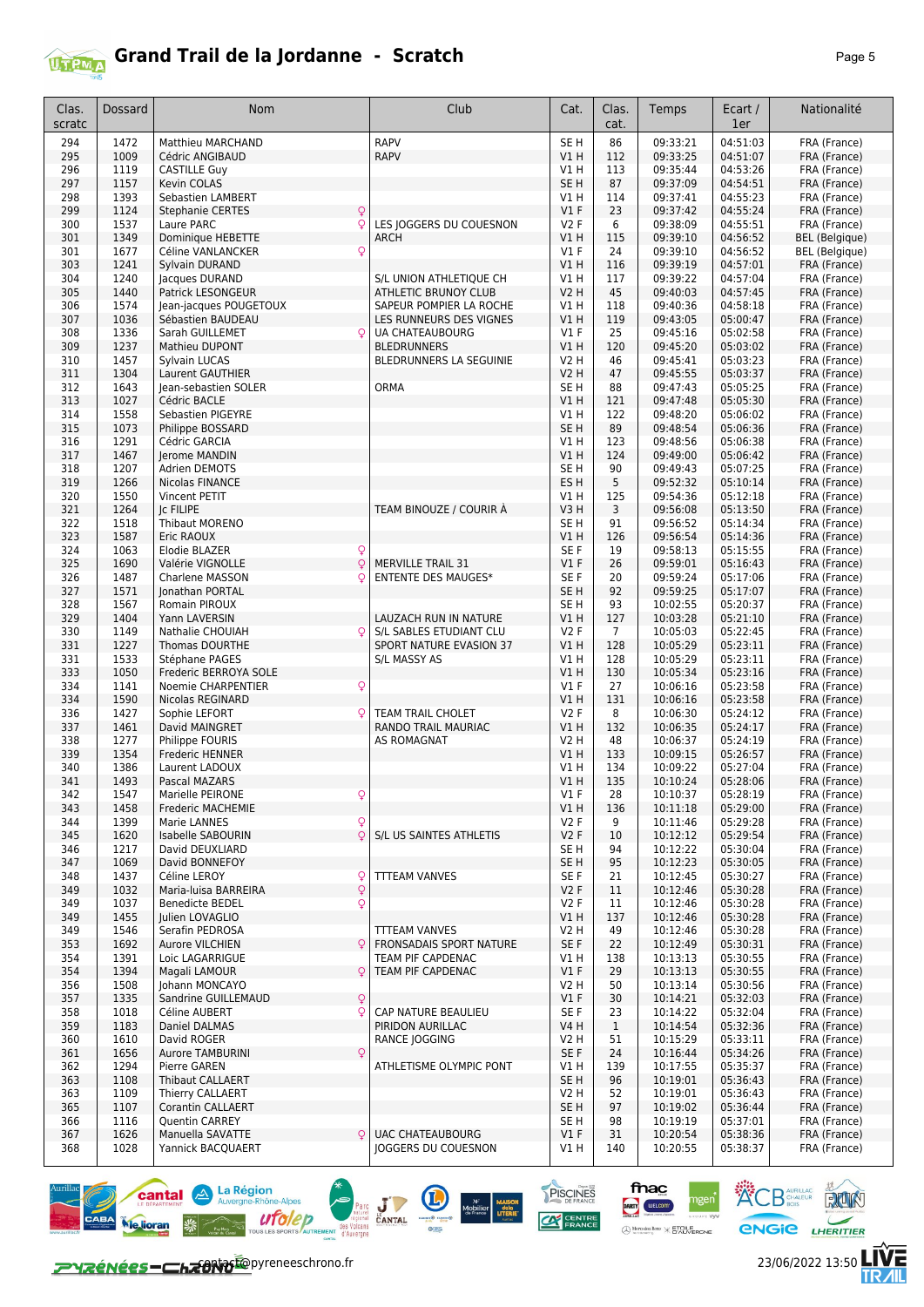

| Clas.<br>scratc | <b>Dossard</b> | Nom                                              | Club                                  | Cat.                      | Clas.<br>cat.  | Temps                | Ecart /<br>1er       | Nationalité                  |
|-----------------|----------------|--------------------------------------------------|---------------------------------------|---------------------------|----------------|----------------------|----------------------|------------------------------|
| 368             | 1061           | Q<br>Cécile BLANCHET                             | <b>UA CHATEAUBOURG</b>                | V2F                       | 13             | 10:20:55             | 05:38:37             | FRA (France)                 |
| 370             | 1093           | Yann BRIGANT                                     | RANCE JOGGING                         | <b>V2 H</b>               | 53             | 10:21:42             | 05:39:24             | FRA (France)                 |
| 371             | 1448           | Aurelien LONGET                                  | S/L AC HAUTE VILAINE                  | V1 H                      | 141            | 10:22:25             | 05:40:07             | FRA (France)                 |
| 372             | 1023           | Laurent AURIACOMBE<br>Guillaume VALADIER         | SPORT NAT PAYS ST-FLOUR               | V3H                       | 4<br>99        | 10:23:07             | 05:40:49<br>05:40:49 | FRA (France)                 |
| 372<br>374      | 1673<br>1479   | <b>MARQUER Alexandre</b>                         | T3TEAM/TEAM SAPAJOU                   | SE <sub>H</sub><br>V1H    | 142            | 10:23:07<br>10:23:22 | 05:41:04             | FRA (France)<br>FRA (France) |
| 375             | 1328           | Jérémy GRESILLAUD                                | <b>VIC SUR CERE</b>                   | SE H                      | 100            | 10:23:30             | 05:41:12             | FRA (France)                 |
| 376             | 1607           | Gilles ROCHARD                                   | RANCE JOGGING                         | <b>V2 H</b>               | 54             | 10:24:03             | 05:41:45             | FRA (France)                 |
| 377             | 1325           | Anthony GRAVELEAU                                | LES RUNNERS DES VIGNES                | V1 H                      | 143            | 10:24:31             | 05:42:13             | FRA (France)                 |
| 378             | 1630           | <b>Herve SEGUIS</b>                              |                                       | V3H                       | 5              | 10:26:03             | 05:43:45             | FRA (France)                 |
| 379<br>380      | 1152<br>1184   | Benjamin CLAVIERE                                |                                       | SE <sub>H</sub><br>VIH    | 101<br>144     | 10:27:04<br>10:27:52 | 05:44:46<br>05:45:34 | FRA (France)                 |
| 381             | 1515           | Christophe DE RIVAS<br><b>Bertrand MOREAU</b>    | <b>VILLEFRANCHE ATHLE LAUR</b>        | <b>V2 H</b>               | 55             | 10:27:53             | 05:45:35             | FRA (France)<br>FRA (France) |
| 382             | 1614           | Q<br><b>Christine ROPITAL</b>                    | VILLEFRANCHE ATHLE LAUR               | $VI$ F                    | 32             | 10:27:55             | 05:45:37             | FRA (France)                 |
| 383             | 1488           | Q<br>Caroline MAUDUIT                            |                                       | <b>V1 F</b>               | 33             | 10:32:06             | 05:49:48             | FRA (France)                 |
| 384             | 1426           | Frédéric LEFORT                                  | <b>TEAM TRAIL CHOLET</b>              | V2 H                      | 56             | 10:32:14             | 05:49:56             | FRA (France)                 |
| 385             | 1343           | Mélanie HANOY BERTRAND<br>Q                      |                                       | <b>V1 F</b>               | 34             | 10:33:12             | 05:50:54             | FRA (France)                 |
| 386             | 1295           | Q<br>Laetitia GARIN                              | <b>UA CHATEAUBOURG</b>                | V1F                       | 35             | 10:33:56             | 05:51:38             | FRA (France)                 |
| 387<br>388      | 1125<br>1444   | Eugénie CESARI<br>Q<br>Christophe LHERMITE       |                                       | $VI$ F<br>SE <sub>H</sub> | 36<br>102      | 10:36:27<br>10:36:54 | 05:54:09<br>05:54:36 | FRA (France)<br>FRA (France) |
| 389             | 1001           | Romain ACHARD                                    |                                       | V1 H                      | 145            | 10:37:23             | 05:55:05             | FRA (France)                 |
| 390             | 1683           | Patricia VERGNE<br>Q                             | BEAUMONT ATHLETIQUE CLU               | $VI$ F                    | 37             | 10:38:40             | 05:56:22             | FRA (France)                 |
| 391             | 1126           | Stéphane CESARI                                  |                                       | V1 H                      | 146            | 10:39:33             | 05:57:15             | FRA (France)                 |
| 392             | 1465           | Noémie MALLARD<br>Q                              | CAP NATURE BEAULIEU                   | $VI$ F                    | 38             | 10:40:03             | 05:57:45             | FRA (France)                 |
| 393             | 1156           | Alexandra COLAS<br>Q                             | CAP NATURE BEAULIEU                   | $VI$ F                    | 39             | 10:40:04             | 05:57:46             | FRA (France)                 |
| 394             | 1096           | David BRONNEC<br><b>ROMAIN Faure</b>             | KOALA                                 | V1 H                      | 147            | 10:40:31             | 05:58:13             | FRA (France)                 |
| 395<br>396      | 1612<br>1705   | $\mathsf{Q}$<br><b>Aliuson CARLAT</b>            |                                       | SE H<br>SE F              | 103<br>25      | 10:41:07<br>10:45:37 | 05:58:49<br>06:03:19 | FRA (France)<br>FRA (France) |
| 397             | 1248           | <b>EMMANUEL Belo</b>                             |                                       | V1 H                      | 148            | 10:45:39             | 06:03:21             | FRA (France)                 |
| 398             | 1144           | Stéphane CHASSAGNE                               | YTRAC CLUB NATURE                     | <b>V2 H</b>               | 57             | 10:46:10             | 06:03:52             | FRA (France)                 |
| 399             | 1355           | Hervé HENRY                                      | <b>UAC CHATEAUBOURG</b>               | <b>V2 H</b>               | 58             | 10:46:51             | 06:04:33             | FRA (France)                 |
| 400             | 1327           | François GRENIER                                 | LES JOGGERS DU COUESNON               | <b>V2 H</b>               | 59             | 10:47:06             | 06:04:48             | FRA (France)                 |
| 401             | 1433           | Vincent LELOUP                                   |                                       | V1 H                      | 149            | 10:47:56             | 06:05:38             | FRA (France)                 |
| 402<br>403      | 1033<br>1463   | Flora BARY<br>Q<br><b>Christine MALECKI</b><br>Q | <b>UA CHATEAUBOURG</b><br>AS ROMAGNAT | $VI$ F<br><b>V1 F</b>     | 40<br>41       | 10:48:36<br>10:48:37 | 06:06:18<br>06:06:19 | FRA (France)<br>FRA (France) |
| 404             | 1351           | Jean-paul HEBRARD                                | <b>AS ROMAGNAT</b>                    | V3H                       | 6              | 10:48:40             | 06:06:22             | FRA (France)                 |
| 405             | 1594           | Karine RETAILLEAU<br>Q                           | AC ROCHE-SUR-YON *                    | $VI$ F                    | 42             | 10:48:49             | 06:06:31             | FRA (France)                 |
| 406             | 1507           | Julie MOINE<br>Q                                 |                                       | SE F                      | 26             | 10:49:56             | 06:07:38             | FRA (France)                 |
| 407             | 1089           | Mickael BRAUD                                    |                                       | V1 H                      | 150            | 10:50:00             | 06:07:42             | FRA (France)                 |
| 407             | 1388           | Julien LAFEUILLE                                 |                                       | V1 H                      | 150            | 10:50:00             | 06:07:42             | FRA (France)                 |
| 409<br>409      | 1389<br>1552   | Q<br>Julie LAFLEUR<br>Olivier PEYSSON            | TRBB<br><b>TRBB</b>                   | $VI$ F<br>VIH             | 43<br>152      | 10:50:25<br>10:50:25 | 06:08:07<br>06:08:07 | FRA (France)<br>FRA (France) |
| 411             | 1429           | Pierre LEGAY                                     | RANCE JOGGING                         | V3H                       | $\overline{7}$ | 10:51:00             | 06:08:42             | FRA (France)                 |
| 411             | 1592           | Jean-luc RENAULT                                 | RANCE JOGGING                         | <b>V1 H</b>               | 153            | 10:51:00             | 06:08:42             | FRA (France)                 |
| 413             | 1582           | Jean-francois QUAGIOTTO                          |                                       | V3H                       | 8              | 10:53:03             | 06:10:45             | FRA (France)                 |
| 414             | 1289           | Cyril GALZIN                                     |                                       | <b>V2 H</b>               | 60             | 10:55:26             | 06:13:08             | FRA (France)                 |
| 415             | 1022           | Christophe AULNETTE                              | RANCE JOGGING                         | V2 H                      | 61             | 10:56:41             | 06:14:23             | FRA (France)                 |
| 416<br>416      | 1424<br>1653   | Guillaume LEDOUX<br>David SYLVESTRE              |                                       | <b>V1 H</b><br>V1 H       | 154<br>154     | 10:58:31<br>10:58:31 | 06:16:13<br>06:16:13 | FRA (France)<br>FRA (France) |
| 418             | 1486           | $\mathsf{Q}$<br>Sylvie MASCLAUX                  | <b>RCC</b>                            | V2F                       | 14             | 11:02:03             | 06:19:45             | FRA (France)                 |
| 419             | 1244           | Stephane DUVACHER                                |                                       | VIH                       | 156            | 11:03:19             | 06:21:01             | FRA (France)                 |
| 420             | 1135           | Sylvain CHAPPOTTEAU                              | S/L MASSY AS                          | SE H                      | 104            | 11:03:20             | 06:21:02             | FRA (France)                 |
| 421             | 1151           | Q<br>Bénédicte CHUPEAU                           | <b>RLV</b>                            | $VI$ F                    | 44             | 11:03:21             | 06:21:03             | FRA (France)                 |
| 422             | 1225           | Olivier DIXNEUF                                  | <b>BLEDRUNNERS</b>                    | <b>V2 H</b>               | 62             | 11:04:59             | 06:22:41             | FRA (France)                 |
| 422<br>422      | 1409<br>1451   | Thierry LE BOURSICAUD<br>Anthony LORIEAU         |                                       | V2 H<br><b>V2 H</b>       | 62<br>62       | 11:04:59<br>11:04:59 | 06:22:41<br>06:22:41 | FRA (France)<br>FRA (France) |
| 425             | 1044           | Stephanie BERARD GEST<br>ç                       | <b>BLEDRUNNERS</b>                    | $VI$ F                    | 45             | 11:05:00             | 06:22:42             | FRA (France)                 |
| 426             | 1305           | Q<br>Nadege GAUTHIER                             | RANCE JOGGING                         | V2F                       | 15             | 11:06:22             | 06:24:04             | FRA (France)                 |
| 427             | 1593           | Patricia RENAULT<br>¢                            | <b>RANCE JOGGING</b>                  | V2F                       | 16             | 11:06:23             | 06:24:05             | FRA (France)                 |
| 428             | 1374           | Alain JOSSELIN                                   | RANCE JOGGING                         | V3H                       | 9              | 11:13:07             | 06:30:49             | FRA (France)                 |
| 429             | 1175           | Arnaud COUSIN                                    | NOYAL (22)                            | V1 H                      | 157            | 11:13:08             | 06:30:50             | FRA (France)                 |
| 430<br>430      | 1428<br>1583   | <b>Franck LEGAVRE</b><br>Dominique RACCAPE       | UAC DE CHÂTEAUBOURG                   | <b>V2 H</b><br>V1 H       | 65<br>158      | 11:15:42<br>11:15:42 | 06:33:24<br>06:33:24 | FRA (France)<br>FRA (France) |
| 432             | 1400           | Robin LASCONGEARIAS                              |                                       | SE H                      | 105            | 11:16:05             | 06:33:47             | FRA (France)                 |
| 433             | 1283           | Alexandre GADY                                   |                                       | SE H                      | 106            | 11:16:07             | 06:33:49             | FRA (France)                 |
| 434             | 1435           | Anthony LERALLU                                  | AS CMPR                               | V1 H                      | 159            | 11:18:14             | 06:35:56             | FRA (France)                 |
| 435             | 1496           | Anthony MEAR                                     |                                       | V1 H                      | 160            | 11:19:18             | 06:37:00             | FRA (France)                 |
| 436             | 1039           | Carole BELLANGER<br>Q                            |                                       | V1F                       | 46             | 11:19:19             | 06:37:01             | FRA (France)                 |
| 437             | 1655           | Arnaud TAFILET                                   |                                       | V1 H                      | 161            | 11:19:36             | 06:37:18             | FRA (France)                 |
| 438<br>439      | 1605<br>1067   | Arnaud ROBILLARD<br>Philippe BOITEAU             |                                       | V1H<br>V3H                | 162<br>10      | 11:21:15<br>11:22:21 | 06:38:57<br>06:40:03 | FRA (France)<br>FRA (France) |
| 440             | 1262           | Céline FERREIRA<br>Q                             | MERVILLE TRAIL 31                     | $VI$ F                    | 47             | 11:24:26             | 06:42:08             | FRA (France)                 |
| 441             | 1624           | Myriam SANCHEZ<br>Q                              |                                       | $VI$ F                    | 48             | 11:25:14             | 06:42:56             | FRA (France)                 |
| 442             | 1395           | $\mathsf{Q}$<br>Vanessa LANCON                   |                                       | $VI$ F                    | 49             | 11:25:15             | 06:42:57             | FRA (France)                 |
| 443             | 1664           | Alain TIFFON                                     | <b>CLUB DES ECUREUILS</b>             | V3 H                      | 11             | 11:27:21             | 06:45:03             | FRA (France)                 |

Parc **J CANTAL** 

 $\sum_{i=1}^{n}$ 

PISCINES

**CAT CENTRE** 

 $\begin{array}{ccc}\n\text{N}^{\text{r}} & \text{MAISOM} \\
\text{Mobilier} & \text{delo} \\
\text{de France} & \text{LITERIE} \\
\text{Autile}\n\end{array}$ 

fnac

DARTY WELCOM

 $\bigoplus \underset{w \text{ vertices } \mathcal{C}}{\text{Merccedes } \text{Renz}} \times \underset{w}{\text{ETCILE}}$ 

gen'



左<br>加

**KOB** SCHALEUR **ROOM**